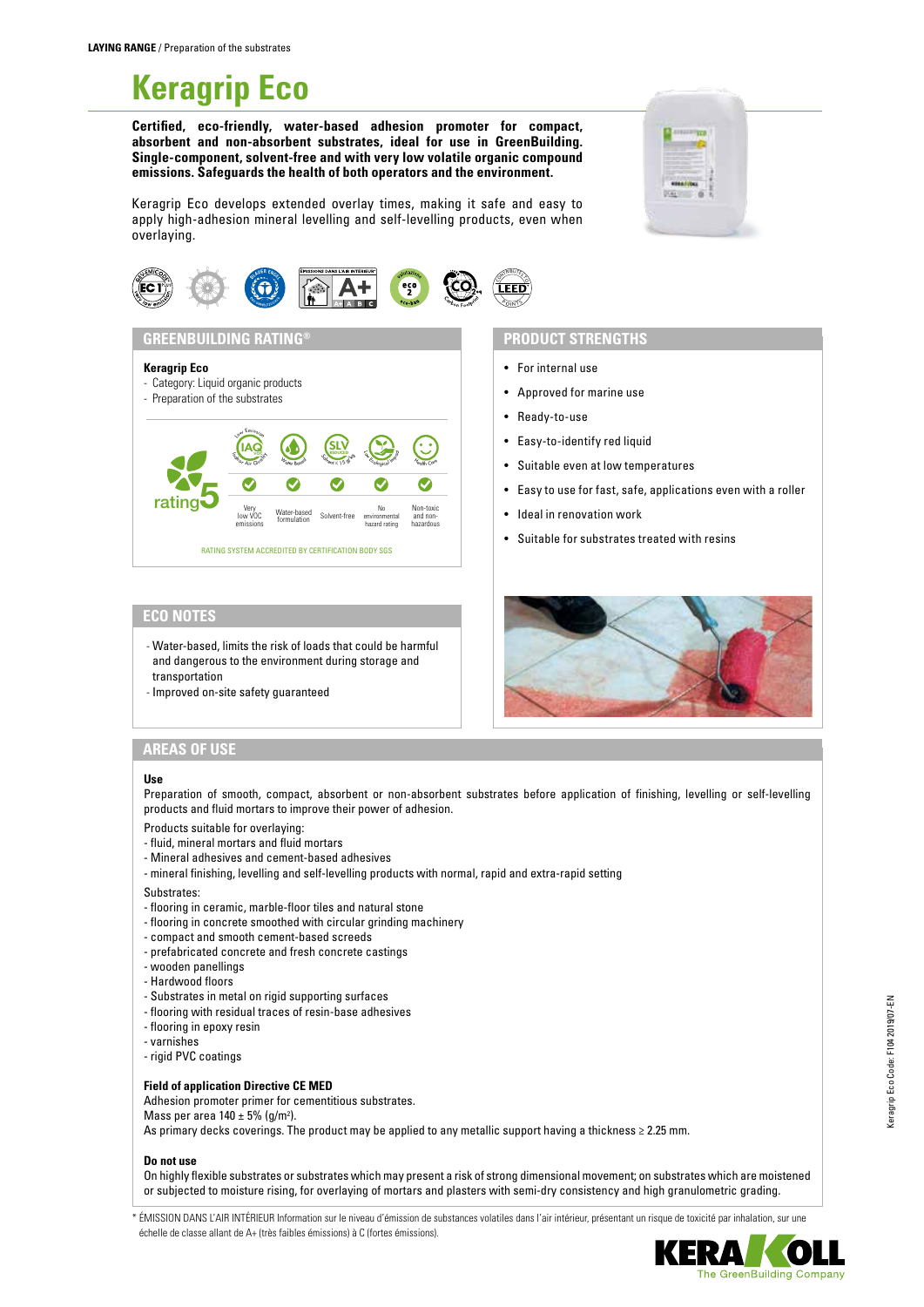## **INSTRUCTIONS FOR USE**

#### **Preparation of substrates**

In general, substrates must be free from dust, oil and grease, free from moisture rising, with no loose, flaky or imperfectly anchored parts such as residues of cement, lime, varnishes and adhesives, which must be completely removed. In particular, surface treatments of certain types of material such as waxes for resilient materials, marble floor tiles, hardwood floors, concrete parting compounds and sheet-metal oils must be completely removed. Varnishes, paints and adhesives must be removed by mechanical means in those cases where they can be removed easily, leaving only the parts which are well anchored to the substrate. The substrate must be stable, non-deformable, without cracks and have already completed the curing period of hygrometric shrinkage. Absorbent substrates must be compact and smooth to allow Keragrip Eco to form a fine film during application. The substrate must be perfectly dry, following the appropriate curing phase, but also free from any traces of humidity which may be present due to accidental subsequent moistening. If in doubt, measure the degree of residual humidity with a calcium carbide hygrometer.

#### **Preparation**

**Non-absorbent substrates**: shake the can before use in order to obtain the best possible viscosity during application. Keragrip Eco is immediately ready for use.

**Absorbent, compact substrates**: it is advisable to dilute Keragrip Eco with clean water, in a ratio between 1:0.5 and 1:1, depending on the absorbency level of the substrate. Prepare in an open container the quantity of water required for dilution, then add Keragrip Eco according to the indicated ratio. Mix briefly before use.

#### **Application**

Non-absorbent substrates: pour Keragrip Eco directly from the can onto the substrate to be covered. Apply a fine, uniform film, preferably using a roller made of fine/medium-grain sponge or short, synthetic fibre and always spread the product in the same direction. Subsequently, repeat the operation on the same surface, with a pass perpendicular to the first. Proceed in this manner until the substrate has been covered completely. The distinct colouring of Keragrip Eco allows the user to check whether the application is complete and uniform.

Absorbent, compact substrates: once diluted into an open container, Keragrip Eco can be applied by dipping a roller or brush directly into the container. This method will avoid the problem of partial absorption caused by having poured Keragrip Eco directly onto an absorbent surface before beginning to spread the product. Apply the product as in the case of non-absorbent substrates. Before overlaying, wait at least one hour (at +23 °C, 50% R.H.) and make sure the film of Keragrip Eco has hardened and is 'touch dry',

**Cleaning**

Residual traces of Keragrip Eco can be removed from tools using water before the product hardens.

presenting only a minor degree of stickiness to the touch.

## **SPECIAL NOTES**

Once hardened, Keragrip Eco will withstand light foot traffic. Any slight traces of dirt and dust must be removed, using a dry method. The use of water during this phase might cause a pull-up effect in the resin, which would compromise final adhesive strength. If the film of Keragrip Eco is damaged, a further application of the product will have to be carried out.

The maximum period allowed for overlaying is 24 hours (at +23 °C, 50% R.H.). Once this period has elapsed, a new, complete application of Keragrip Eco will have to be carried out directly over the existing application. Direct bonding with cement-based adhesives must be carried out applying a fine levelling layer of adhesive with the smooth part of the spreader, so as to ensure total contact with the adhesion promoter and to protect it against any possible scratching which would be caused by the toothed side of the spreader.

## **ABSTRACT**

*Certified preparation of smooth, compact, absorbent and non-absorbent substrates with eco-friendly, single-component, water-based adhesion promoter, with GreenBuilding Rating® 5, such as Keragrip Eco by Kerakoll Spa, before laying finishing, levelling and selflevelling products and fluid mortars. Apply with a roller made of fine/medium-grain sponge or short, synthetic fibre. Average coverage must be ≈ 0.1 – 0.2 kg/m2 . The substrate must be perfectly clean, dry and free from moisture rising.*